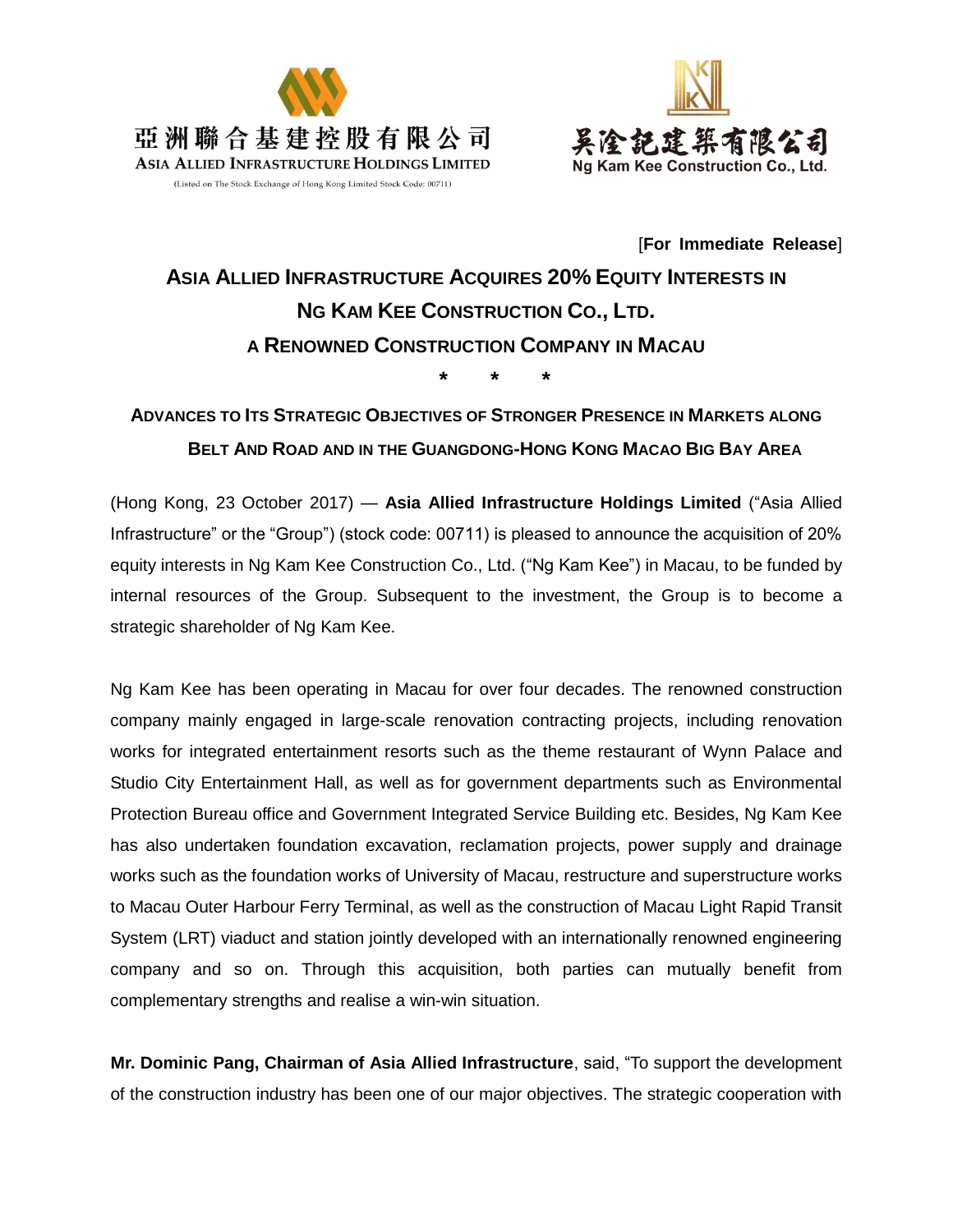Ng Kam Kee enables us to make good use of its network and platform to expand our market share in Macau. In the long run, we hope to assist Ng Kam Kee to become a leader in Macau's construction industry. Looking ahead, Asia Allied Infrastructure will continue to pursue similar acquisitions. We will explore appropriate targets for equity investment, with the aim of developing the infrastructure construction business in Asia, building business presence among Belt and Road countries, as well as further extend our reach in the Guangdong-Hong Kong-Macao Big Bay Area, and consolidate the Group's leading position in the industry."

**Dr. Michael Ng, Chairman of Ng Kam Kee** said, "We are honoured to establish a strategic partnership with Asia Allied Infrastructure. Their experience and expertise in large-scale infrastructure and strong project management capability will capacitate us for securing more challenging projects in Macau. Besides, the cooperation will also help us to expand our business to other countries whose mother tongue is also Portuguese. In the long term, the partnership is favourable for our overseas expansion."

-End-



# **Appendix**

#### **Photo 1**

Mr. Dominic Pang, Chairman of Asia Allied Infrastructure (left) and Dr. Michael Ng, Chairman of Ng Kam Kee (right) look forward to a successful cooperation.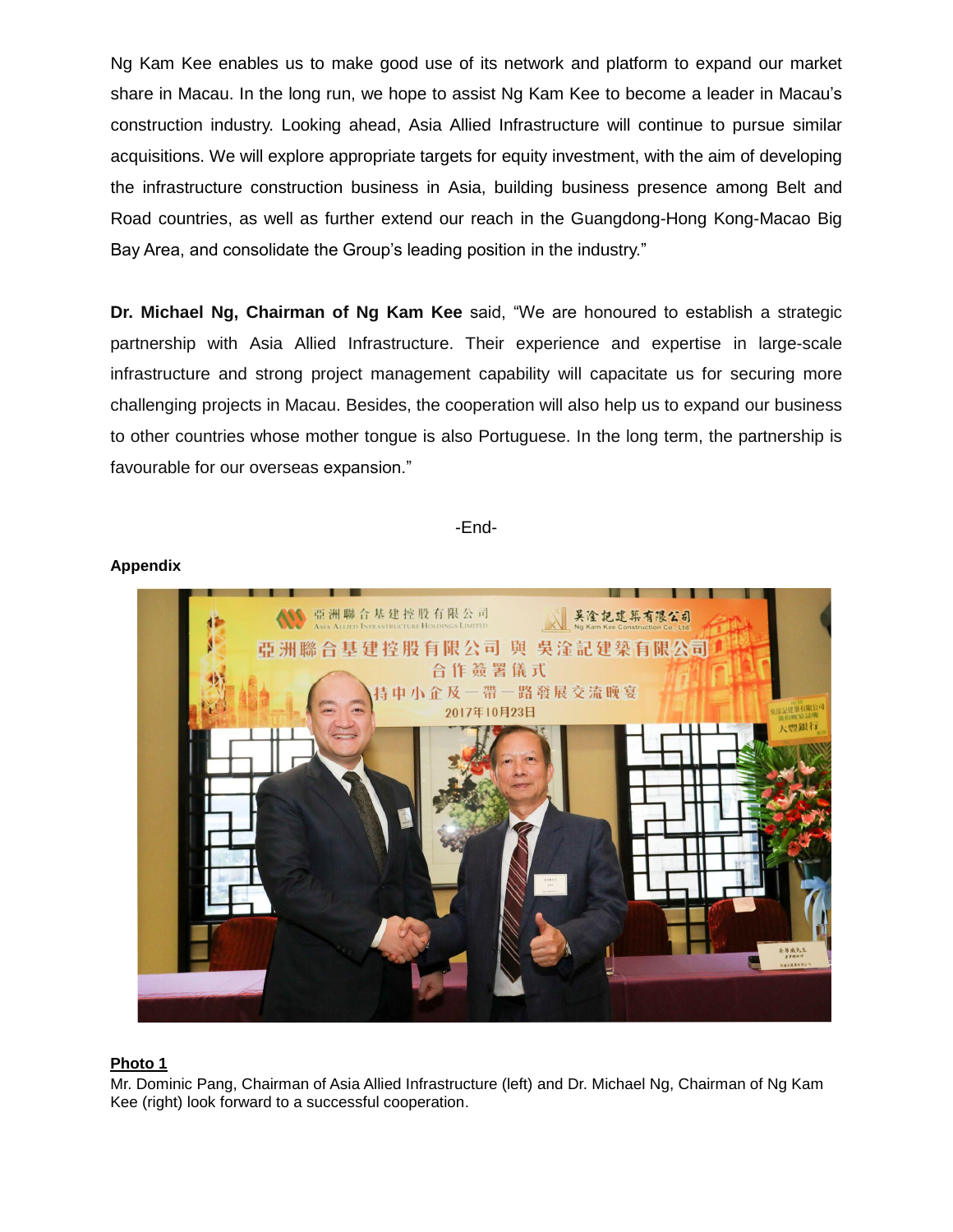

# **Photo 2**

Mrs. Christina Pang, Director of Asia Allied Infrastructure (first from left), Mr. Dominic Pang, Chairman of Asia Allied Infrastructure (second from left), together with Dr. Michael Ng, Chairman of Ng Kam Kee (second from right) and Mr. Ray Ng, Managing Director of Ng Kam Kee (first from right) at the toasting ceremony.



# **Photo 3**

Mrs. Christina Pang, Director of Asia Allied Infrastructure (first from left), Mr. Dominic Pang, Chairman of Asia Allied Infrastructure (second from left), together with Dr. Michael Ng, Chairman of Ng Kam Kee (second from right) and Mr. Ray Ng, Managing Director of Ng Kam Kee (first from right) attended the signing ceremony.